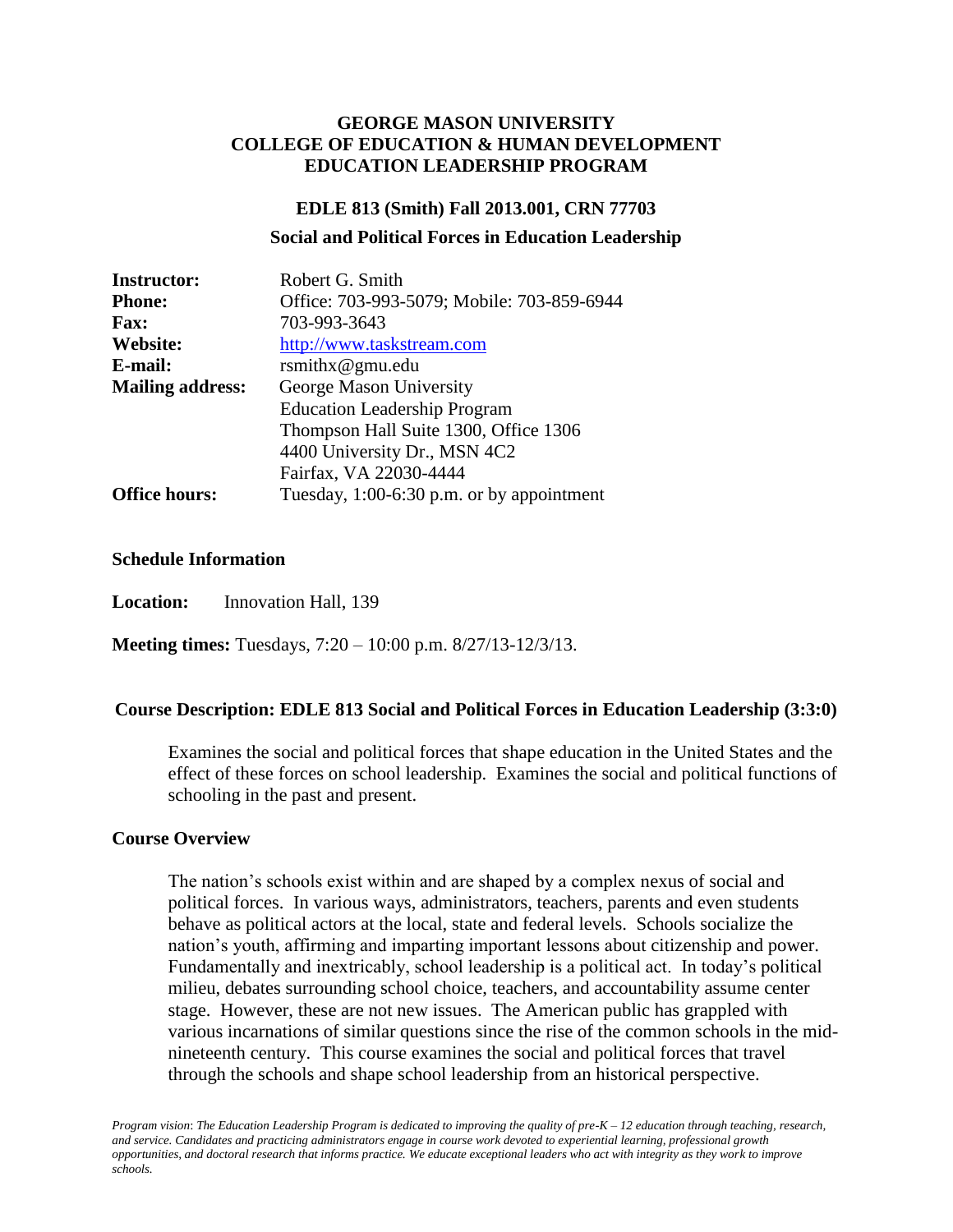This course begins with a consideration of education as a social institution as well as the ways in which education and politics intertwine. In what ways are the schools political? How and in what ways do economic, social and cultural transformations unfolding beyond the schools' doors shape education and school leadership? Where and in what ways is power exercised? How is history relevant to current education policy and to school leadership? Following this, the course is divided into three units: Choice – Bureaucracy and the School-Community Connection; Teachers –Recruitment, Retention, Improvement and Evaluation; and Data and Decision Making: Equity, Accountability, and the Achievement Gap. Each inquiry will begin with an historical examination of how the issue or an incarnation of the issue unfolded in the past. Using this lens, students will explore the intricacies of a variety of pressing education debates and examine the social and political context in which today's schools operate.

#### **Nature of Course Delivery**

Each session will consist of some combination of large and small group work and discussion. Students will work with a variety of primary sources and original research in class, both individually and in small groups. Knowledge is constructed collaboratively. For this reason, it is essential that you read the assigned materials carefully and come prepared to participate in discussion.

#### **Student Outcomes**

Students who successfully complete this course will:

- 1. Gain an historical understanding of the development and structure of American schooling.
- 2. Understand the current and historic political contexts of schooling.
- 3. Consider the ways in which school leadership is a political act.
- 4. Understand the variety of ways in which social forces shape schooling and school leadership, in the past and present.
- 5. Develop a broad framework that will support and help shape their future research.
- 6. Analyze primary source materials.
- 7. Analyze and evaluate original research
- 8. Evaluate and engage with secondary source materials.
- 9. Hone critical thinking skills

#### **National Standards**

The following Education Leadership Constituent Council (ELCC) standard elements are addressed, in part, in this course:

> 2.1 Candidates understand and can sustain a school culture and instructional program conducive to student learning through collaboration, trust, and a personalized learning environment with high expectations for students. 2.3 Candidates understand and can develop and supervise the instructional and leadership capacity of school staff.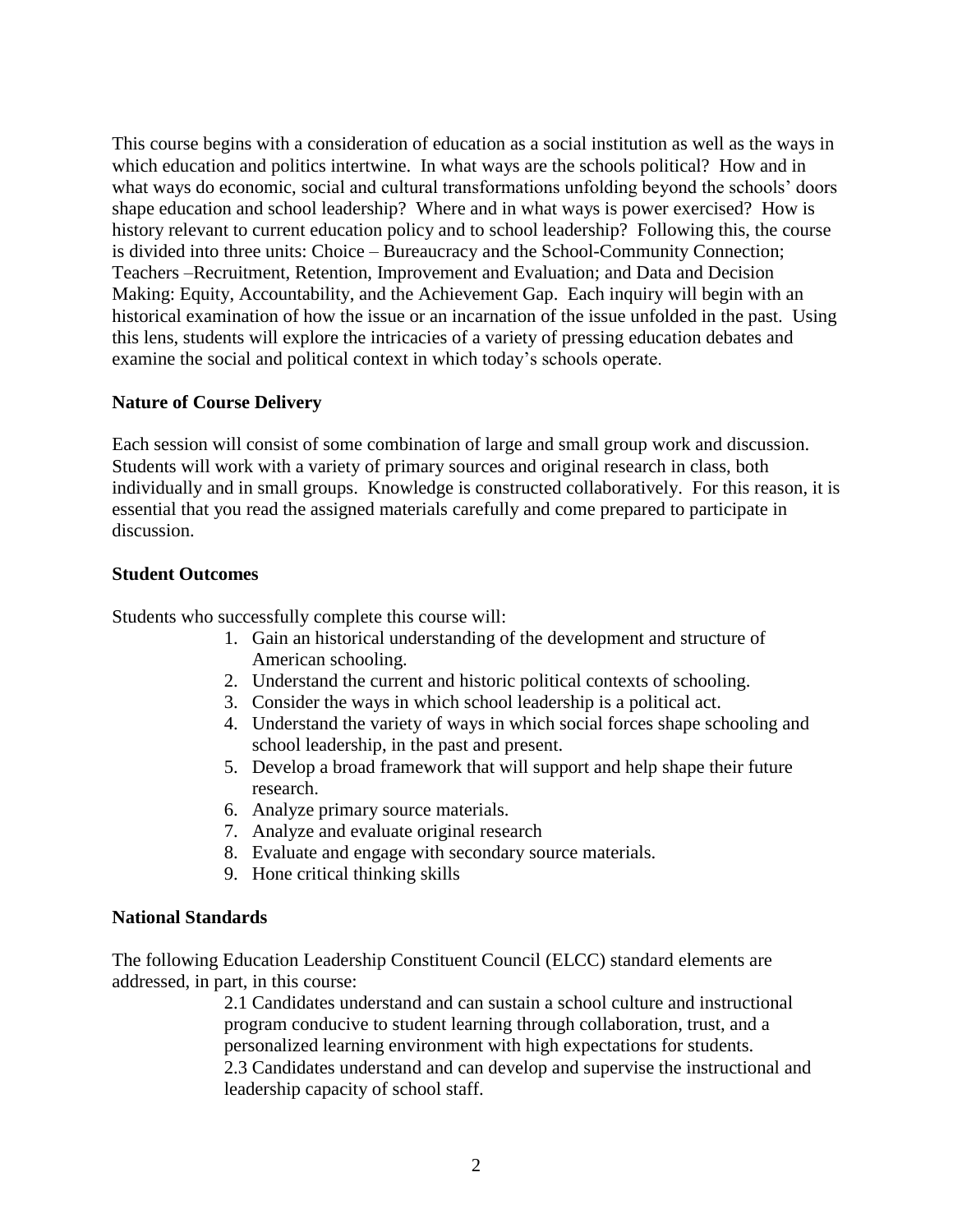4.1**:** Candidates understand and can collaborate with faculty and community members by collecting and analyzing information pertinent to the improvement of the school's educational environment.

4.3 Candidates understand and can respond to community interests and needs by building and sustaining positive school relationships with families and caregivers. 4.4: Candidates understand and can respond to community interests and needs by building and sustaining productive school relationships with community partners 5.3: Candidates understand and can safeguard the values of democracy, equity, and diversity.

5.5: Candidates understand and can promote social justice within a school to ensure that individual student needs inform all aspects of schooling.

6.1 Candidates understand and can advocate for school students, families, and caregivers.

6.2 Candidates understand and can act to influence local, district, state, and national decisions affecting student learning in a school environment

6.3 Candidates understand and can anticipate and assess emerging trends and initiatives in order to adapt school-based leadership strategies.

#### **Course Materials**

**Readings.** All readings are available in Taskstream. See the Tentative Weekly Schedule below for specific titles. There is no textbook for this class.

**Outside-of-Class Resources.** Online access is vital for the distance learning aspects of the course and is important if we experience school shutdowns because of the weather or other problems. **All students are now required to activate and monitor their GMU e-mail accounts**. If you are uncertain about how to do this, please see me. It is my expectation that you will be fully competent to send and receive e-mail messages **with attachments**. If your computer at school or home has spam blocking that will prevent you from seeing messages with attachments, you are responsible for addressing this problem immediately.

All students are required to use [http://www.taskstream.com](http://www.taskstream.com/) as part of this course. This is an Internet site at which I will post vital information for the course and through which we will communicate from time to time.

It is my expectation that all students have access to standard word processing software that can be read by Microsoft Office 2007.

#### **Course Requirements, Performance-based Assessment, and Evaluation Criteria**.

**Attendance***.* Students are expected to attend every class for its entirety. Maximum class participation points will be earned by students who attend all classes, are on time and do not leave early.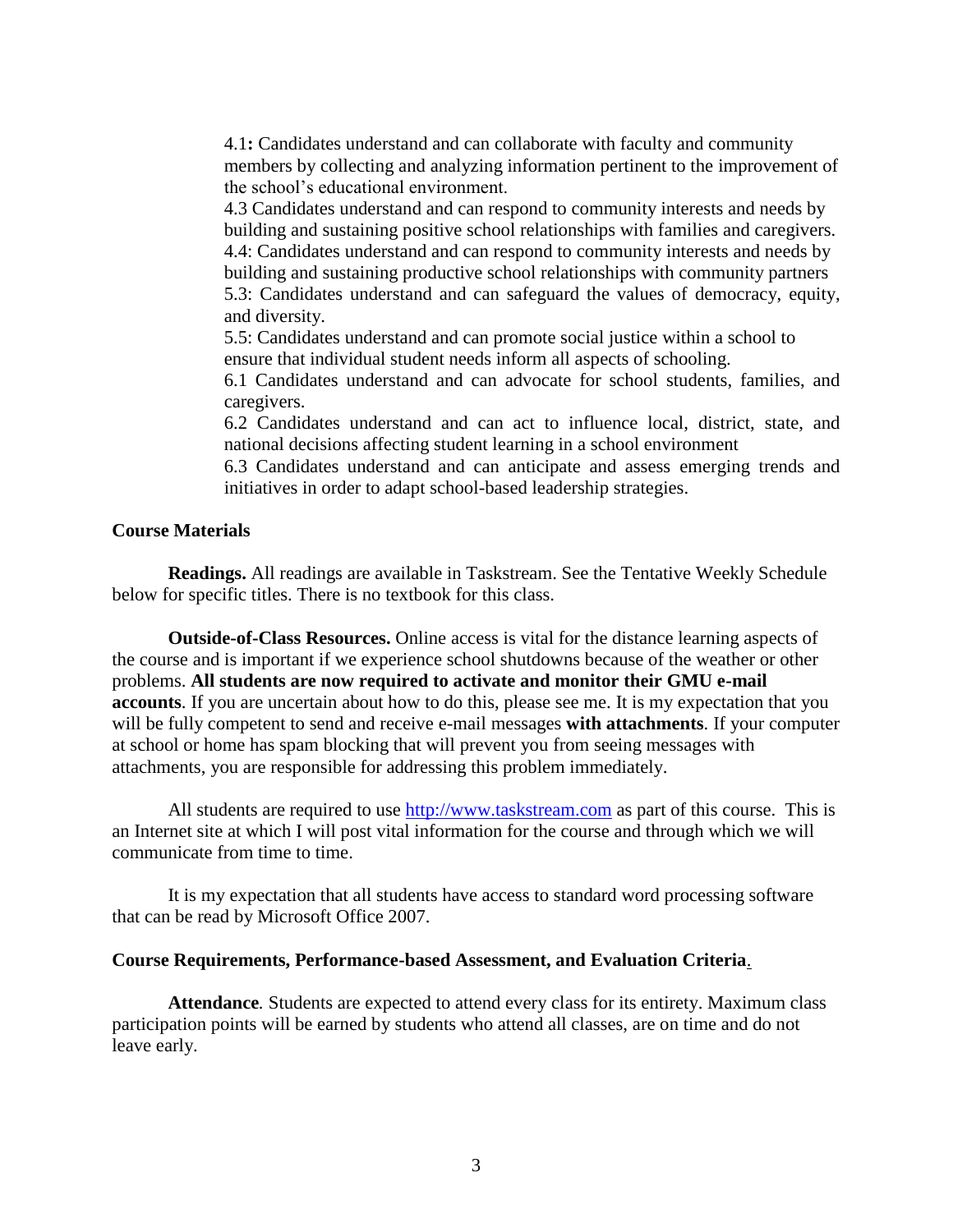**General expectations***.* Consistent with expectations of doctoral courses in the Education Leadership program, grading is based heavily on student performance on written assignments. The assignments constructed for this course reflect a mix of skills associated with the application of research to education leadership contexts. Overall, written work will be assessed using the following broad criteria:

- 1. Application of concepts reflected in class discussion and readings
- 2. Creativity and imagination
- 3. Clarity, concision and organization

**Weights of performances.** Additionally, a portion of the class grade will be based on participation and the contribution made to class discussions. The overall weights of the various performances are as follows:

*Class participation 20 points.* Students are expected to participate actively in class discussions, in group activities, and in serving as critical friends to other students. Attendance is expected for all classes. **If you must be absent, please notify me by e-mail or phone.** More than one absence may result in a reduction in participation points. Arriving at class more than 30 minutes late or leaving more than 30 minutes before the end of class may result in loss of points.

*Written assignments 80 points.* Several different types of performance-based assignments will be completed during the semester. Each of the first three assignments build toward the final Research Essay.The directions for each assignment and a rubric for grading each assignment are described at the end of this syllabus. The assignments and the points assigned are:

- 1. Topic Proposal (10 points)
- 2. Annotated Bibliography (10 points)
- 3. Literature Review (25 points)
- 4. Research Essay (Required performance for course) (35 points)

**Submission of assignments.** All assignments must be submitted electronically, through TaskStream. TaskStream is an online assessment system used by the college to collect student work, provide feedback to students, and maintain an ongoing record of student assessment data. You will be provided with a TaskStream account and use TaskStream to submit work for courses, as well as to prepare and submit your internship portfolio.

Late work. I expect all students to submit their work on time, meaning no later than midnight of the due date. Papers due on a day when you are absent must be submitted via TaskStream by the due date.

*Rewrites.* Students may rewrite a paper (other than the final paper) and re-submit the paper for re-grading within one week of receiving the paper back. I recommend that students not consider re-writing papers with scores of 3.6 or higher. If you wish to discuss your work, I am willing to do so at a time of mutual convenience.

#### **Grading Scale***.*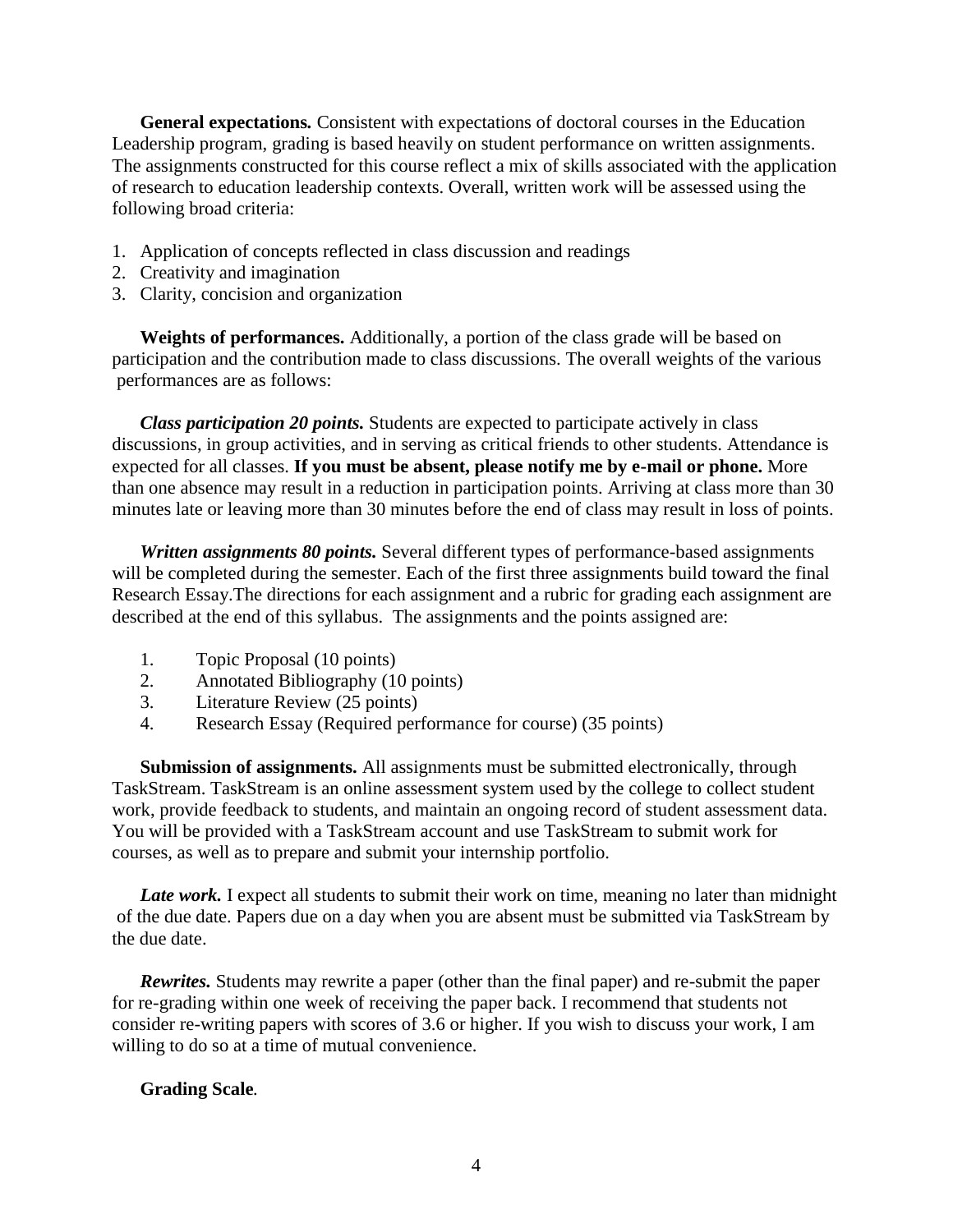| $A+$         | 100      |
|--------------|----------|
| A            | 95-99    |
| $A -$        | 90-94    |
| $B+$         | 87-89    |
| B            | 83-86    |
| $B -$        | 80-82    |
| $\mathsf{C}$ | 75-79    |
| F            | $0 - 74$ |

### **GMU POLICIES AND RESOURCES FOR STUDENTS**

a. Students must adhere to the guidelines of the George Mason University Honor Code [See **<http://oai.gmu.edu/honor-code/>** ].

b. Students must follow the university policy for Responsible Use of Computing [See **<http://universitypolicy.gmu.edu/policies/responsible-use-of-computing/>**].

c. Students are responsible for the content of university communications sent to their George Mason University email account and are required to activate their account and check it regularly. All communication from the university, college, school, and program will be sent to students solely through their Mason email account. d. The George Mason University Counseling and Psychological Services (CAPS) staff consists of professional counseling and clinical psychologists, social workers, and counselors who offer a wide range of services (e.g., individual and group counseling, workshops and outreach programs) to enhance students' personal experience and academic performance [See **<http://caps.gmu.edu/>**].

e. Students with disabilities who seek accommodations in a course must be registered with the George Mason University Office of Disability Services (ODS) and inform teir instructor, in writing, at the beginning of the semester [See **<http://ods.gmu.edu/>**].

f. Students must follow the university policy stating that all sound emitting devices shall be turned off during class unless otherwise authorized by the instructor.

g. The George Mason University Writing Center staff provides a variety of resources and services (e.g., tutoring, workshops, writing guides, handbooks) intended to support students as they work to construct and share knowledge through writing [See **<http://writingcenter.gmu.edu/>**].

#### **Core Values Commitment**

The College of Education and Human Development is committed to collaboration, ethical leadership, innovation, research-based practice, and social justice. Students are expected to adhere to these principles.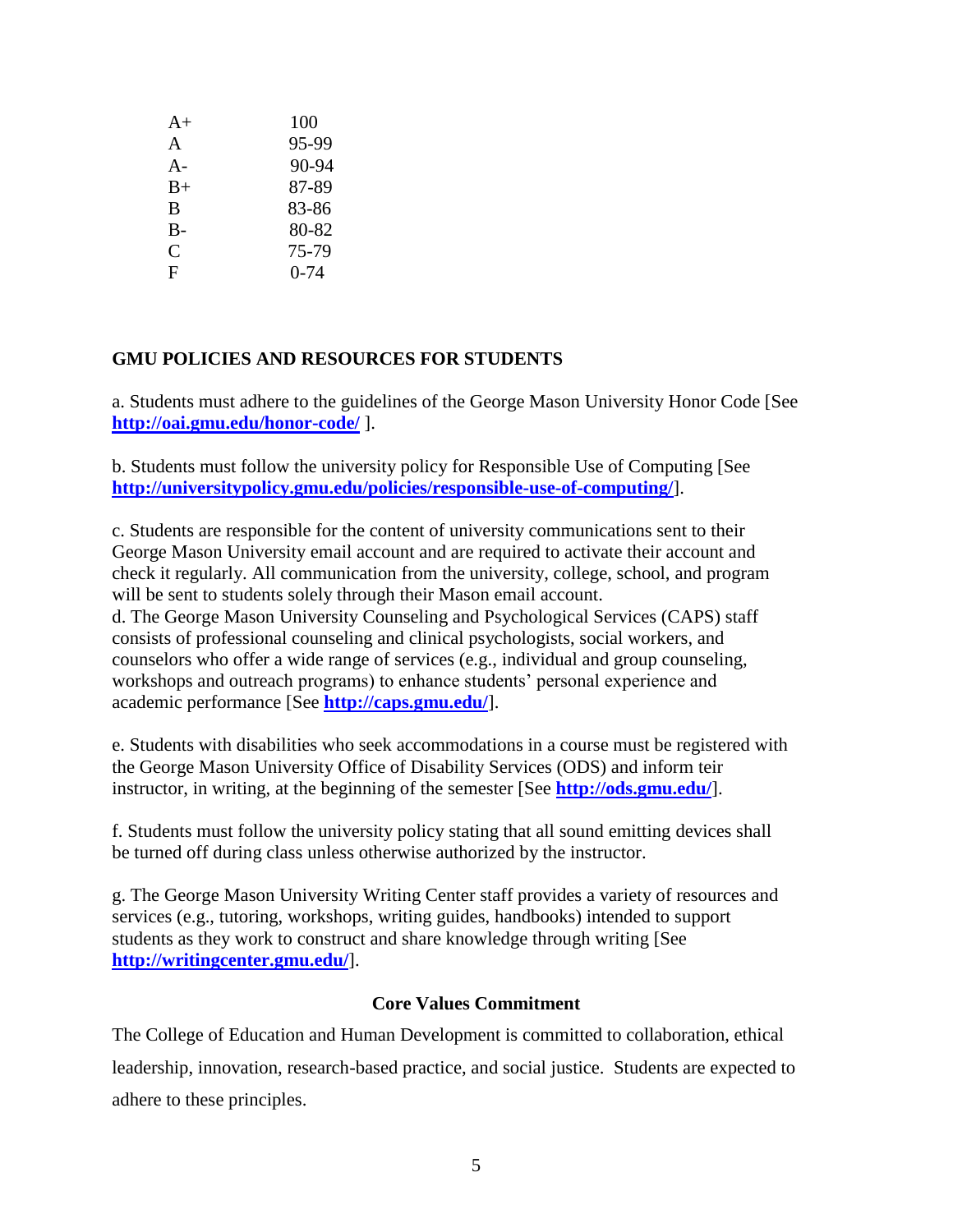## **Tentative Weekly Schedule (subject to change). EDLE 813 (Smith) Fall 2013.001**

To accommodate the learning needs of class members, the topic, reading and assignment schedule may be amended during the semester. When the tentative weekly schedule is revised, revisions will be posted on Taskstream.

| Class#         | <b>Date</b> | Topic(s)                 | <b>Reading/Writing Assignment</b>                                    |  |  |
|----------------|-------------|--------------------------|----------------------------------------------------------------------|--|--|
|                | 2013        |                          |                                                                      |  |  |
| $\mathbf{1}$   | 8/27        | Introduction             | Sarrason, Seymour B. (19976). NASP distinguished lecture series:     |  |  |
|                |             | Thinking about           | What should we do about school reform? School Psychology             |  |  |
|                |             | Reform and               | Review, 26,104-111.                                                  |  |  |
|                |             | Change                   | Tyack, D. & Tobin, W. (1994). The "grammar" of schooling:            |  |  |
|                |             |                          | Why has it been so hard to change? American Educational              |  |  |
|                |             |                          | Research Journal, 31, 453-454.                                       |  |  |
|                |             |                          | <b>Choice: Bureaucracy and the School-Community Connection</b>       |  |  |
| $\overline{2}$ | 9/3         | The Roots of             | Katz, M.B. (1976). The origins of public education: A reassessment.  |  |  |
|                |             | Modern                   | History of Education Quarterly, 16, 381-407.                         |  |  |
|                |             | Schooling                | Tyack, D.B. (1976). Pilgrims's Progress: Toward a social history of  |  |  |
|                |             |                          | the school superintendency 1860-1960. History of Education           |  |  |
|                |             |                          | Quarterly, 16, 257-300.                                              |  |  |
| 3              | 9/10        | Choice and               | Chubb, J.E. & Moe, T.E. (1988). Politics, markets, and the           |  |  |
|                |             | Privatization            | organization of schools. American Political Science Review,          |  |  |
|                |             |                          | 82, 1065-1087.                                                       |  |  |
|                |             |                          | Noguera, P.E. (1994). More democracy not less: Confronting the       |  |  |
|                |             |                          | challenge of privatization in public education. Journal of Negro     |  |  |
|                |             |                          | <i>Education,</i> $63, 237 - 250$ .                                  |  |  |
|                |             |                          | <b>Assignment #1: Topic Paper Due</b>                                |  |  |
| $\overline{4}$ | 9/17        | <b>Charter Schools</b>   | Finn, C.E. & Kanstoroom, M. (2002). Charter schools: Do charter      |  |  |
|                |             |                          | schools do it differently? Phi Delta Kappan, 84(1), 59-62.           |  |  |
|                |             |                          | Schneider, M & Buckley, J. (2003). Making the grade: Comparing DC    |  |  |
|                |             |                          | charter schools to other DC public schools. Educational Evaluation   |  |  |
|                |             |                          | and Policy Analysis, 25, 203-215.                                    |  |  |
|                |             |                          | Weiher, G.R. & Tedin, K.L. (2002). Does choice lead to racially      |  |  |
|                |             |                          | distinctive schools? Charter schools and household preference,       |  |  |
|                |             |                          | Journal of Policy Analysis and Management, 21, 79-92.                |  |  |
|                |             |                          | <b>Teachers: Recruitment, Retention, Improvement and Evaluation</b>  |  |  |
| 5              | 9/24        | Teachers and             | Bernard. R.M. & Vinovskis, M.A. (1977) The female school teacher     |  |  |
|                |             | Teaching in              | in antebellum Massachusetts. Journal of Social History, 10(3), 332-  |  |  |
|                |             | Historical               | 345.                                                                 |  |  |
|                |             | Perspective              | Strober, M.H. & Tyack, D.B. (1980). Why do men manage and            |  |  |
|                |             |                          | women teach? A report on research in schools. Signs, 5, 494-503      |  |  |
| 6              | 10/1        | <b>Teacher Training:</b> | Cochran-Smith, M. (2004). The problem of teacher education. Journal  |  |  |
|                |             | <b>Competing Models</b>  | of Teacher Education, 55, 295-299. doi:                              |  |  |
|                |             |                          | 10.1177/0022487104268057                                             |  |  |
|                |             |                          | Labaree, D.F. (2005). Life on the margins. Journal of Teacher        |  |  |
|                |             |                          | Education, 56, 186-191. doi: 10.1177/0022487105275916                |  |  |
|                |             |                          | Darling-Hammond, L., Holtzman, D. J., Gatlin, S. J., & Heilig, J. V. |  |  |
|                |             |                          | (2005). Does teacher preparation matter? Evidence about teacher      |  |  |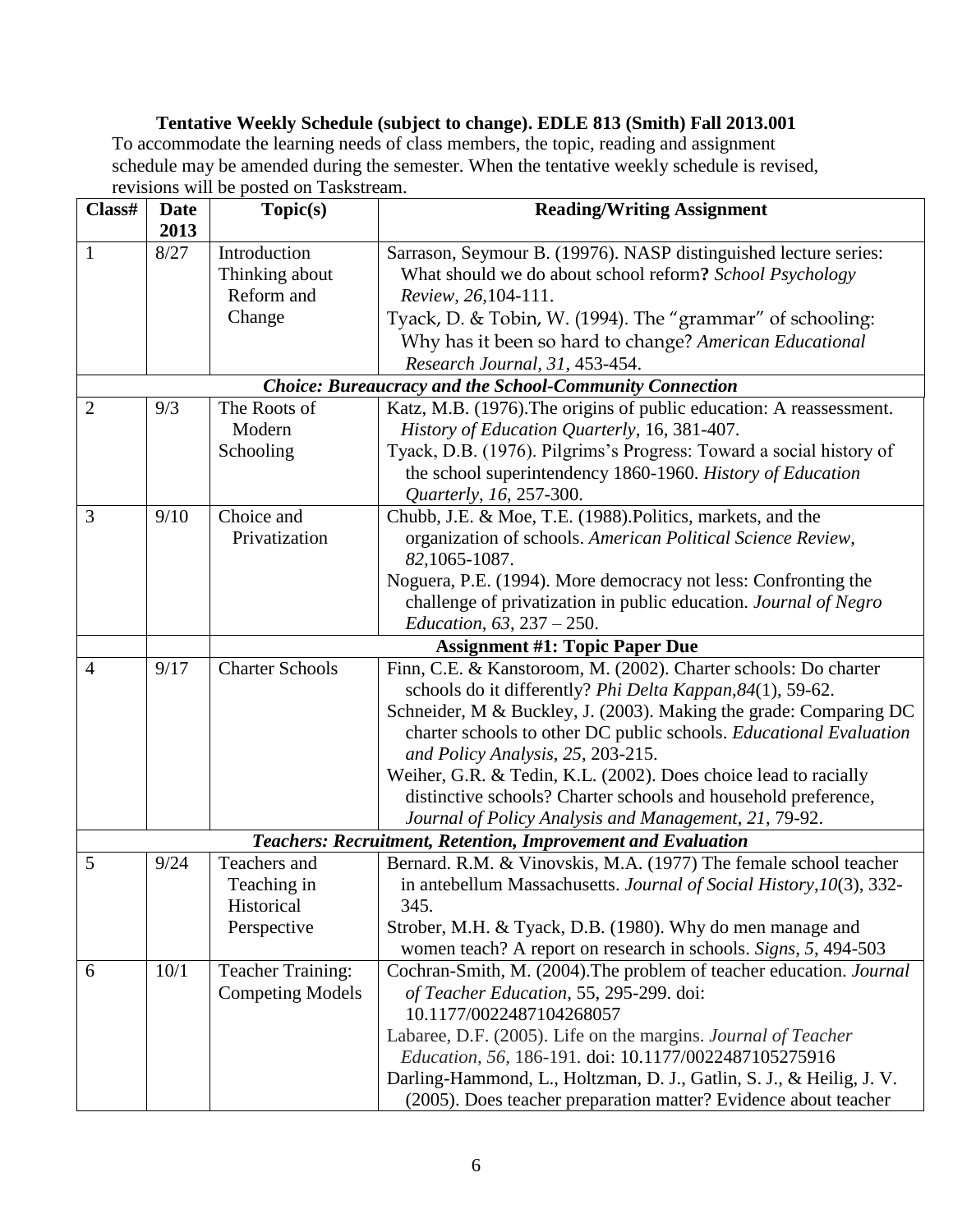|                                                                           |       |                                                                            | certification, Teach for America, and teacher effectiveness.                                                                                                                                                                                                                                                                                                                                                                                                                                                                                                                                                                                                                                                                                                                                                                                                                                                                                                                                                                                                                                                                                                                                                                                                                                                        |  |  |  |
|---------------------------------------------------------------------------|-------|----------------------------------------------------------------------------|---------------------------------------------------------------------------------------------------------------------------------------------------------------------------------------------------------------------------------------------------------------------------------------------------------------------------------------------------------------------------------------------------------------------------------------------------------------------------------------------------------------------------------------------------------------------------------------------------------------------------------------------------------------------------------------------------------------------------------------------------------------------------------------------------------------------------------------------------------------------------------------------------------------------------------------------------------------------------------------------------------------------------------------------------------------------------------------------------------------------------------------------------------------------------------------------------------------------------------------------------------------------------------------------------------------------|--|--|--|
|                                                                           |       |                                                                            | Education Policy Analysis Archives, 13(42). Retrieved from                                                                                                                                                                                                                                                                                                                                                                                                                                                                                                                                                                                                                                                                                                                                                                                                                                                                                                                                                                                                                                                                                                                                                                                                                                                          |  |  |  |
|                                                                           |       |                                                                            | http://epaa.asu.edu/epaa/v13n42/                                                                                                                                                                                                                                                                                                                                                                                                                                                                                                                                                                                                                                                                                                                                                                                                                                                                                                                                                                                                                                                                                                                                                                                                                                                                                    |  |  |  |
| $===$                                                                     |       |                                                                            | <b>Assignment #2: Annotated Bibliography Due</b>                                                                                                                                                                                                                                                                                                                                                                                                                                                                                                                                                                                                                                                                                                                                                                                                                                                                                                                                                                                                                                                                                                                                                                                                                                                                    |  |  |  |
| 7                                                                         | 10/8  | Teacher                                                                    | Read two of the articles below                                                                                                                                                                                                                                                                                                                                                                                                                                                                                                                                                                                                                                                                                                                                                                                                                                                                                                                                                                                                                                                                                                                                                                                                                                                                                      |  |  |  |
|                                                                           |       | Recruitment and<br>Retention<br>Formative<br><b>Evaluation</b> of<br>Class | Borman, G. D. & Dowling, N. M. (2008). Teacher attrition and<br>retention: A meta-analytic and narrative review of the research.<br>Review of Educational Research, 78, 367-409. doi:<br>10.3102/0034654308321455<br>Horng, E.L. (2009). Teacher tradeoffs: Disentangling teachers'<br>preferences for working conditions and student demographics.<br>American Educational Research Journal, 46, 690-717.<br>doi:10.3102/0002831208329599<br>Jones, N. & Youngs, P. (2012). Attitudes and affect: Daily motions<br>and their association with the commitment and burnout of beginning<br>teachers. Teachers College Record 114, 1-36.<br>Ingersoll, R.M. & May, H. (2012). The magnitude, destinations, and<br>determinants of mathematics and science teacher turnover.<br>Educational Evaluation and Policy Analysis, 34, 435-464. DOI:<br>10.3102/0162373712454326<br>Ingersoll, R.M. & Strong, M. (2011). The impact of induction and<br>mentoring programs for beginning teachers: A critical review of the<br>research. Review of Educational Research, 81, 201-233. doi:<br>10.3102/0034654311403323.<br>Morgan, M., Ludlow, L., Kitching K., O'Leary, M. & Clarke, A.<br>(2010). What makes teachers tick? Sustaining events in new<br>teachers' lives. British Educational Research Journal, 36, 191-208. |  |  |  |
|                                                                           |       |                                                                            | doi:10.1080/01411920902780972<br>Reininger, M. (2012). Hometown disadvantage? It depends on where<br>you're from: Teachers' location preferences and the implications for<br>staffing schools. Educational Evaluation and Policy Analysis,<br>34,127-145.doi: 10.3102/0162373711420864.                                                                                                                                                                                                                                                                                                                                                                                                                                                                                                                                                                                                                                                                                                                                                                                                                                                                                                                                                                                                                             |  |  |  |
|                                                                           |       |                                                                            | Ronfeldt, M. (2012). Where should student teachers learn to teach?                                                                                                                                                                                                                                                                                                                                                                                                                                                                                                                                                                                                                                                                                                                                                                                                                                                                                                                                                                                                                                                                                                                                                                                                                                                  |  |  |  |
|                                                                           |       |                                                                            | Effects of field placement school characteristics on teacher                                                                                                                                                                                                                                                                                                                                                                                                                                                                                                                                                                                                                                                                                                                                                                                                                                                                                                                                                                                                                                                                                                                                                                                                                                                        |  |  |  |
|                                                                           |       |                                                                            | retention and effectiveness. Educational Evaluation and Policy                                                                                                                                                                                                                                                                                                                                                                                                                                                                                                                                                                                                                                                                                                                                                                                                                                                                                                                                                                                                                                                                                                                                                                                                                                                      |  |  |  |
|                                                                           |       |                                                                            | Analysis, 34, 3-26. doi:10.3102/0162373711420865                                                                                                                                                                                                                                                                                                                                                                                                                                                                                                                                                                                                                                                                                                                                                                                                                                                                                                                                                                                                                                                                                                                                                                                                                                                                    |  |  |  |
| $---$                                                                     | 10/15 |                                                                            | No Class / Trade off for Labor Day for Monday Classes                                                                                                                                                                                                                                                                                                                                                                                                                                                                                                                                                                                                                                                                                                                                                                                                                                                                                                                                                                                                                                                                                                                                                                                                                                                               |  |  |  |
| 8                                                                         | 10/22 | Determining                                                                | Corcoran, S.P., Evans, W.N. & Schwab R.M. (2004). Women, the                                                                                                                                                                                                                                                                                                                                                                                                                                                                                                                                                                                                                                                                                                                                                                                                                                                                                                                                                                                                                                                                                                                                                                                                                                                        |  |  |  |
|                                                                           |       | "Quality" and                                                              | labor market, and the declining relative quality of teachers. Journal                                                                                                                                                                                                                                                                                                                                                                                                                                                                                                                                                                                                                                                                                                                                                                                                                                                                                                                                                                                                                                                                                                                                                                                                                                               |  |  |  |
|                                                                           |       | Evaluating                                                                 | of Policy Analysis and Management, 23(3), 449-470. doi:                                                                                                                                                                                                                                                                                                                                                                                                                                                                                                                                                                                                                                                                                                                                                                                                                                                                                                                                                                                                                                                                                                                                                                                                                                                             |  |  |  |
|                                                                           |       | "Effectiveness"                                                            | 10.1002/pam.20021<br>Darling-Hammond, L., Amrein-Beardsley, A., Haertel, Haertel, E.&                                                                                                                                                                                                                                                                                                                                                                                                                                                                                                                                                                                                                                                                                                                                                                                                                                                                                                                                                                                                                                                                                                                                                                                                                               |  |  |  |
|                                                                           |       |                                                                            | Rothstein, J. (2012). Evaluating teacher evaluation. Phi Delta                                                                                                                                                                                                                                                                                                                                                                                                                                                                                                                                                                                                                                                                                                                                                                                                                                                                                                                                                                                                                                                                                                                                                                                                                                                      |  |  |  |
|                                                                           |       |                                                                            | Kappan 9(6): 8-15.                                                                                                                                                                                                                                                                                                                                                                                                                                                                                                                                                                                                                                                                                                                                                                                                                                                                                                                                                                                                                                                                                                                                                                                                                                                                                                  |  |  |  |
| $---$                                                                     |       |                                                                            | <b>Assignment #3: Literature Review Due</b>                                                                                                                                                                                                                                                                                                                                                                                                                                                                                                                                                                                                                                                                                                                                                                                                                                                                                                                                                                                                                                                                                                                                                                                                                                                                         |  |  |  |
| Data and Decision Making: Equity, Accountability, and the Achievement Gap |       |                                                                            |                                                                                                                                                                                                                                                                                                                                                                                                                                                                                                                                                                                                                                                                                                                                                                                                                                                                                                                                                                                                                                                                                                                                                                                                                                                                                                                     |  |  |  |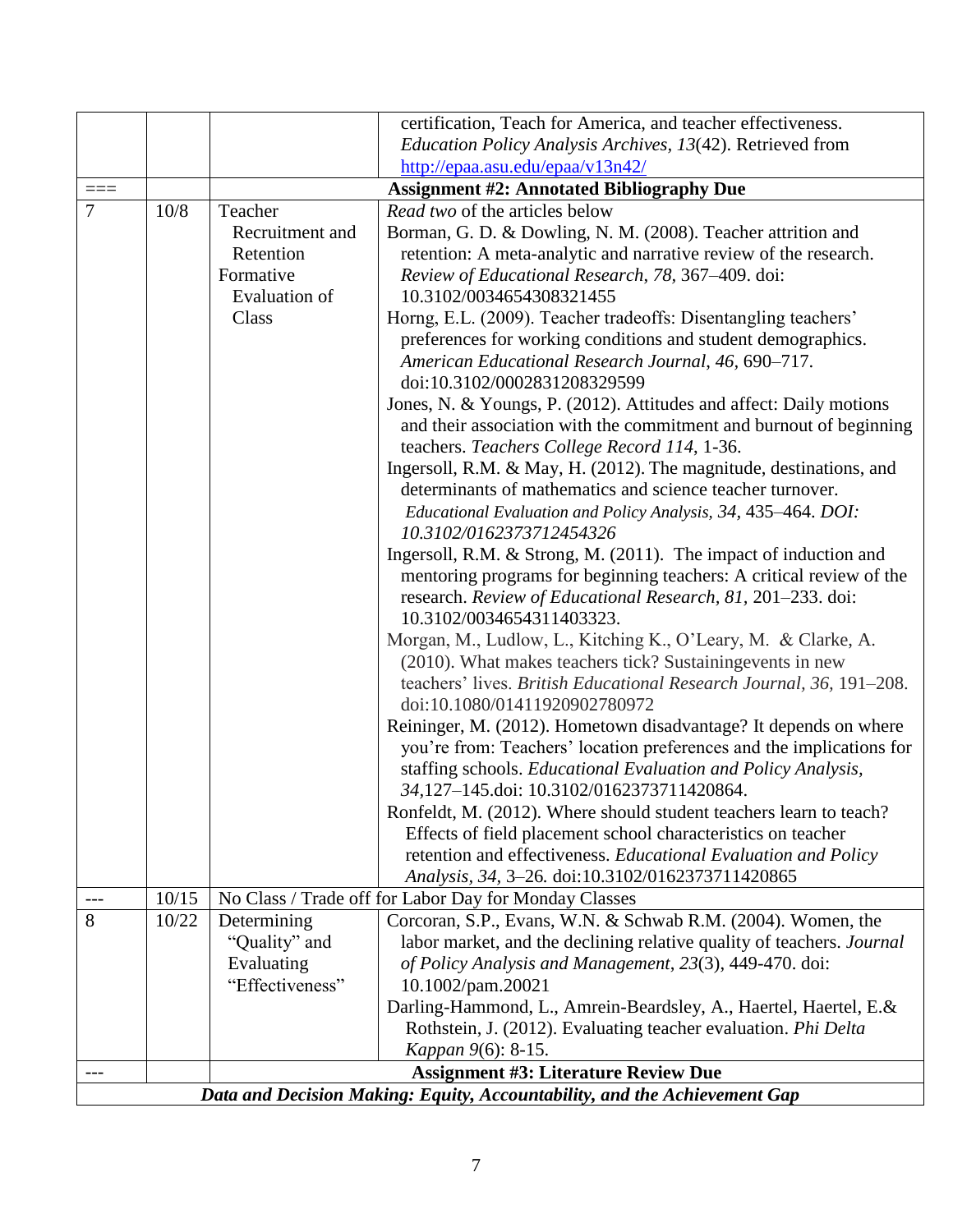| 9  | 10/29 | <b>Education</b> and       | Brown v. Board of Educ. 347 U.S. 483 (1954)                          |
|----|-------|----------------------------|----------------------------------------------------------------------|
|    |       | Social Justice: The        | Ladson-Billings, G. (2012). Through a glass darkly: The persistence  |
|    |       | <b>History of African</b>  | of race in education research & scholarship. Educational             |
|    |       | American                   | Researcher, 41, 115-120. doi: 10.3102/0013189X12440743               |
|    |       | Education                  | Ravitch, D. (2000). A different kind of education for Black children |
|    |       |                            | Journal of Blacks in Higher Education, 30, 98-106.                   |
|    |       |                            | Siddle Walker, V. (2000). Valued segregated schools for African      |
|    |       |                            | American children in the south, 1935-1969: A review of common        |
|    |       |                            | themes and characteristics. Review of Educational Research, 70,      |
|    |       |                            | 253-285.                                                             |
| 10 | 11/5  | Closing                    | Smith, R.G. & Brazer, S.D. (2013, April). Achievement gaps and       |
|    |       | <b>Achievement Gaps</b>    | superintendent decisions. Paper presented at the meeting of the      |
|    |       |                            | American Educational Research Association. San Francisco, CA.        |
|    |       |                            | Sue, D.W., Capodilupo, C.M., Torino, G.C., Bucceri, J.M., Holder, A. |
|    |       |                            | M. B., Nadal, K.L., & Esquilin.M. (2007). Racial microaggressions    |
|    |       |                            | in everyday life: Implications for clinical practice. American       |
|    |       |                            | Psychologist, 62, 271-286. DOI: 10.1037/0003-066X.62.4.271           |
|    |       |                            | Yeager, D. S. & Walton, G. M. (2011). Social-psychological           |
|    |       |                            | interventions in education: They're not magic. Review of             |
|    |       |                            | Educational Research. 81, 267-301. doi:                              |
|    |       |                            | 10.3102/0034654311405999                                             |
| 11 | 11/12 | The School                 | Porter, A., McMaken, J., Hwang, J. & Yang, R. (2011). Common core    |
|    |       | Curriculum: The            | standards: The new U.S. intended curriculum. <i>Educational</i>      |
|    |       | <b>Common Core</b>         | Researcher, 40, 103-116. doi: 10.3102/0013189X11405038               |
|    |       |                            | Tienken, C.H. (2012). The Common Core State Standards: The           |
|    |       |                            | emperor is still looking for his clothes. Kappa Delta Pi Record, 48, |
|    |       |                            | 152-155. doi: 10.1080/00228958.2012.733928.                          |
|    |       |                            | Read one of the following:                                           |
|    |       |                            |                                                                      |
|    |       |                            | Hiebert, E.H. & Mesmer, A.E. (2012). Upping the ante of text         |
|    |       |                            | complexity in the common core state standards: Examining its         |
|    |       |                            | potential impact on young readers. Educational Researcher, 42, 44-   |
|    |       |                            | 51. doi: 10.3102/0013189X12459802                                    |
|    |       |                            | Schmidt, W. & Houang, R.T. (2012). Curricular coherence and the      |
|    |       |                            | common core state standards for mathematics. Educational             |
|    |       |                            | Researcher, 41, 294-308. doi: 10.3102/0013189X12464517               |
| 12 | 11/19 | Accountability and         | Read two of the following articles:                                  |
|    |       | <b>High Stakes Testing</b> | Amrein-Beardsley, A., Berliner, D.C., Rideau, S. (2010). Cheating in |
|    |       |                            | the first, second and third degree: Educators' responses to high-    |
|    |       |                            | stakes testing. Education Policy Analysis Archives, 18(14), 1-32.    |
|    |       |                            | Madaus, G. & Russell, M. (2010-11) Paradoxes of high-stakes testing. |
|    |       |                            | Journal of Education, 190, 21-30.                                    |
|    |       |                            | Nichols, S.L., Glass, G.V. & Berliner, D.C. (2012). High-stakes      |
|    |       |                            | testing and student achievement: Updated analyses with NAEP data.    |
|    |       |                            | Education Policy Analysis Archives, 20(20), 1-30.                    |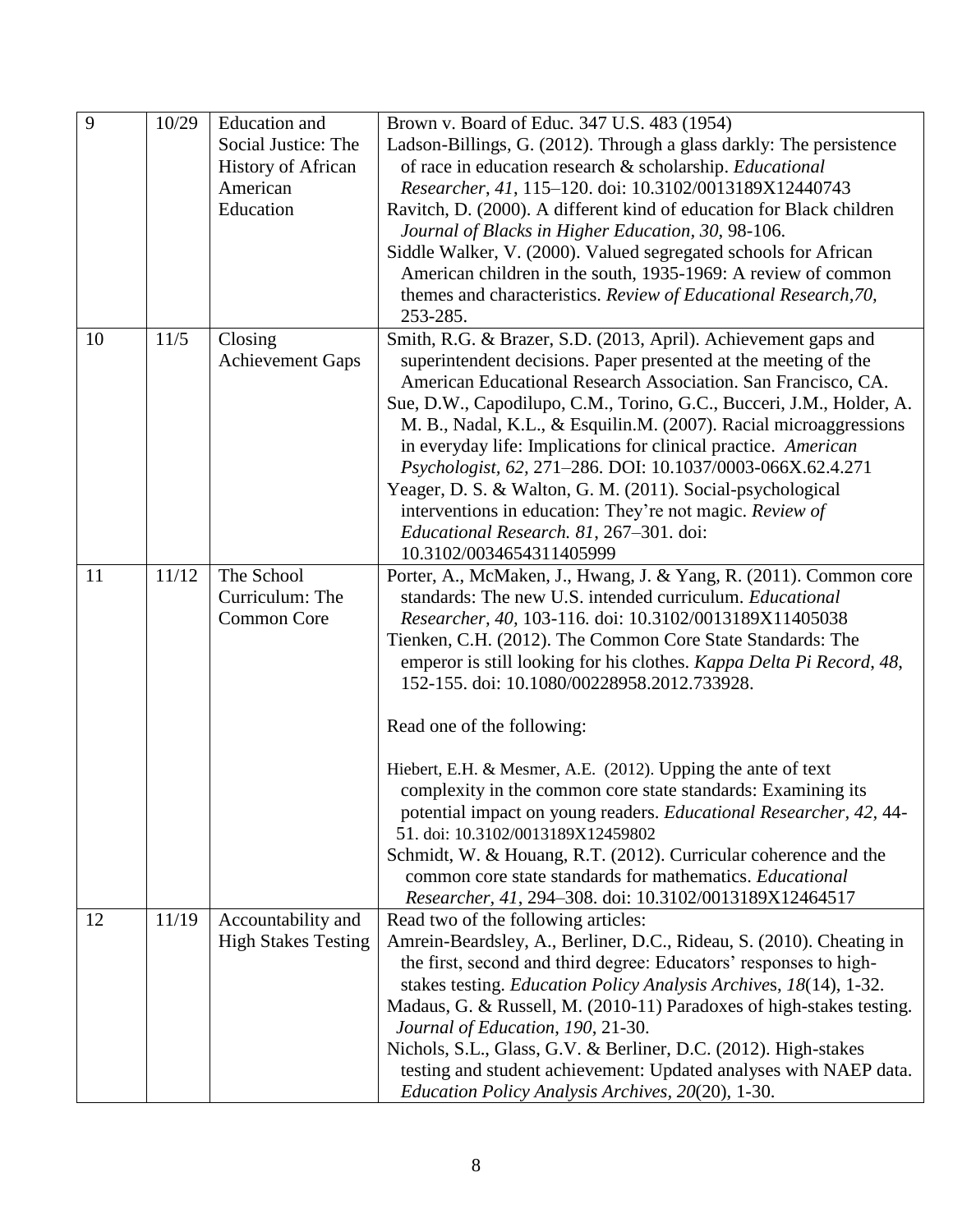|    |       |                                                            | Supovitz, J. (2009). Can high stakes testing leverage educational<br>improvement? Prospects from the last decade of testing<br>and accountability reform. Journal of Educational Change, 10, 211-<br>227. doi 10.1007/s10833-009-9105-2                                                                |
|----|-------|------------------------------------------------------------|--------------------------------------------------------------------------------------------------------------------------------------------------------------------------------------------------------------------------------------------------------------------------------------------------------|
| 13 | 11/26 | The Federal Role in<br><b>Education</b> and<br><b>NCLB</b> | United States Department of Education. (2002). <i>Executive Summary</i><br>of the No Child Left Behind Act of 2001. Washington, DC: Author.<br>Fischel, W.A.(2009). Making the grade: The economic evolution of<br>American school districts. Chicago: University of Chicago Press (pp)<br>$61-105$ ). |
| 14 | 12/3  | <b>Course Evaluation</b><br>Wrap-up                        | <b>Assignment #4: Research Essay Due</b>                                                                                                                                                                                                                                                               |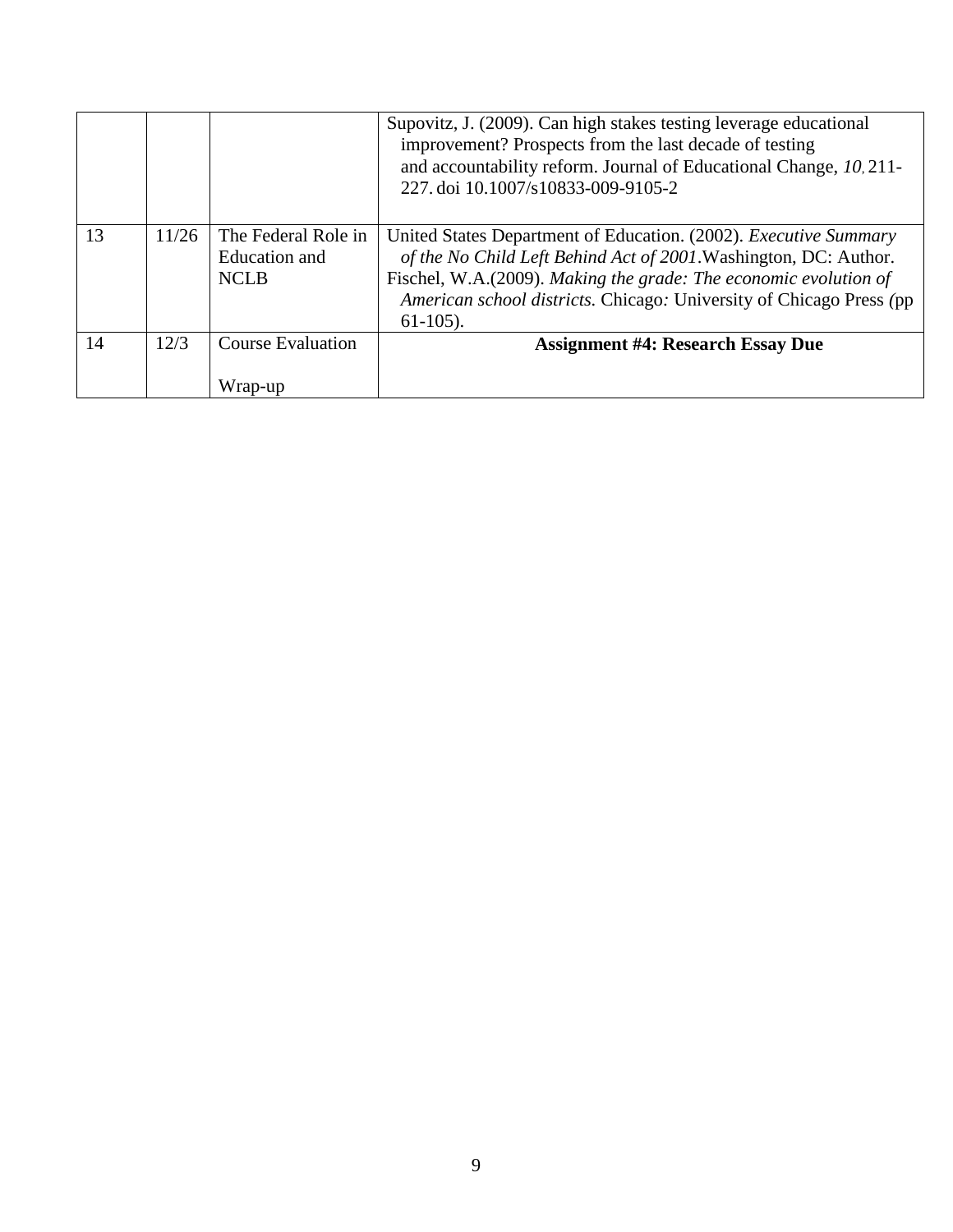### **Assignment #1: Topic Proposal 10 points**

### **Rationale**

The goal of this assignment is to highlight the details of a precise and particular education debate. This debate will form the foundation for your individualized scholarly inquiry this term. Before you can generate your own research questions, you need to demonstrate an understanding of the key issues. Before you can insert your voice into and inform current educational debates and policies, you need to have a clear understanding of the current state of these debates and policies.

- 1. Submit a 3-4 page essay that offers an overview of your selected issue.
- 2. Begin by addressing the following questions:
	- a. Where is this issue visible?
	- b. Who is involved?
	- c. What are the competing perspectives surrounding this issue?
	- d. What is at stake?
- 3. Once you have addressed the above questions, begin to move beyond the details of the current issue and raise your own research questions.
	- a. What do you want to learn more about?
	- b. What do you want to figure out?
	- c. Develop a set of at least three questions that will drive your research over the course of this semester.
- 4. Using at least 4 scholarly sources, this essay will focus *only* on the current incarnation of this debate.
- 5. In addition, students will submit a proposed bibliography of 10 sources. At least 6 of these sources must be historical scholarship.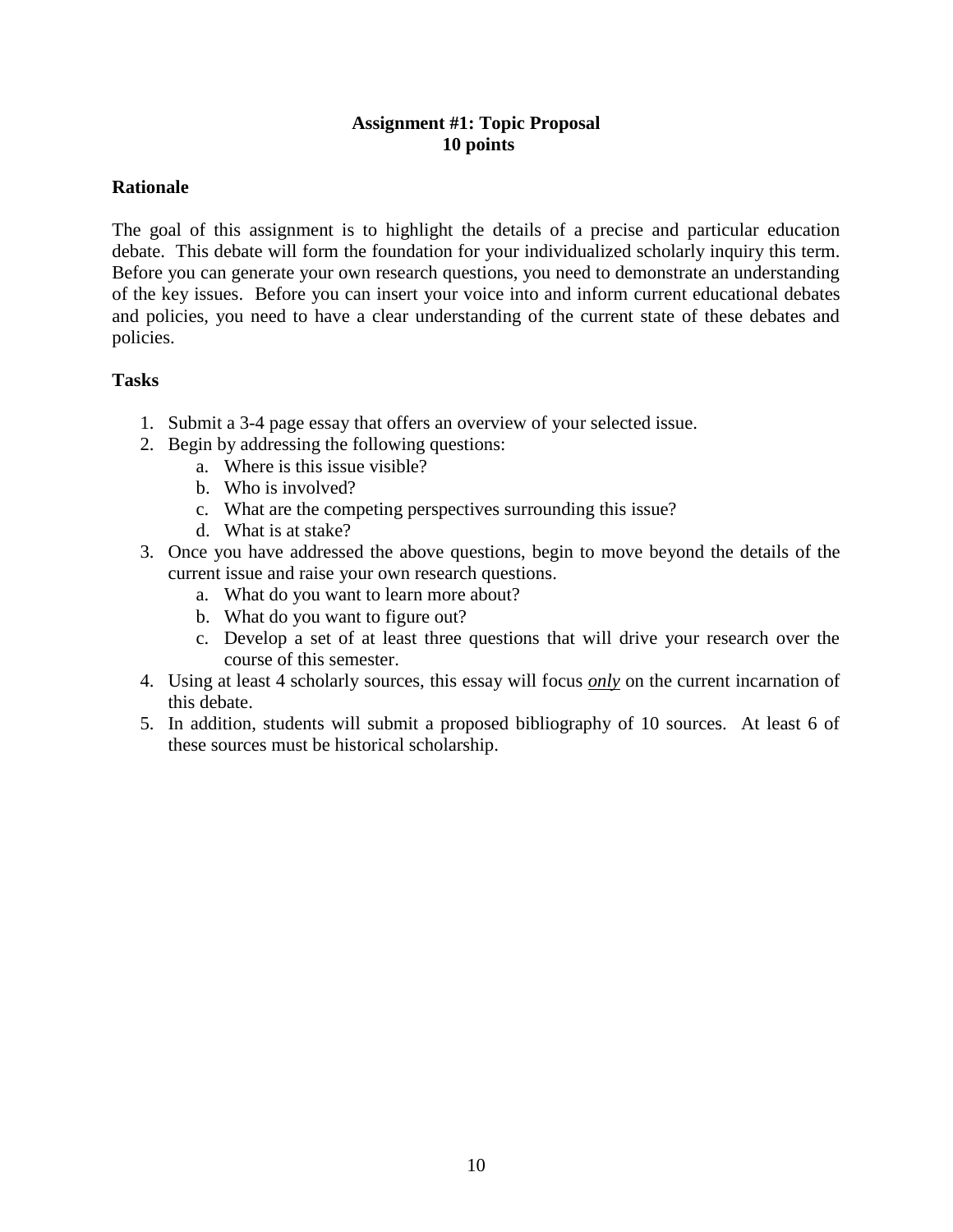# **Assessment Rubric for Assignment #1: Topic Paper**

|                                                             | <b>Exceeds expectations</b><br>(4)                                                                                                                                                                                                                                                                     | <b>Meets expectations</b><br>(3)                                                                                                                                                                                                                         | <b>Approaches expectations</b><br>(2)                                                                                                                                      | <b>Falls below expectations</b><br>(1)                                                                                                                                                                       |
|-------------------------------------------------------------|--------------------------------------------------------------------------------------------------------------------------------------------------------------------------------------------------------------------------------------------------------------------------------------------------------|----------------------------------------------------------------------------------------------------------------------------------------------------------------------------------------------------------------------------------------------------------|----------------------------------------------------------------------------------------------------------------------------------------------------------------------------|--------------------------------------------------------------------------------------------------------------------------------------------------------------------------------------------------------------|
| <b>Statement</b><br>of Topic<br>(25%)                       | Offers a clear statement of<br>issue of interest. Focuses<br>on a specific component<br>of a larger debate.<br>Describes topic in clear<br>and accurate terms.                                                                                                                                         | Offers a clear statement of<br>topic, but lacks focus<br>and/or attempts to cover<br>too much ground.                                                                                                                                                    | Offers neither a clear nor<br>focused statement of<br>interest.                                                                                                            | Offers neither a clear nor<br>focused statement of<br>interest and makes<br>inaccurate claims.                                                                                                               |
| <b>Exploration</b><br>of Debate<br>$(30\%)$                 | Addresses succinctly the<br>questions of where the<br>issue is visible, who is<br>involved, what are the<br>competing perspectives,<br>and what is at stake.<br>Refers to relevant texts to<br>ground characterizations.<br>Presents topic overview in<br>a clear, accurate, and bias-<br>free manner. | Offers a clear exploration<br>of a specific issue of<br>debate of interest. Refers<br>to relevant texts to ground<br>overview. Author reveals<br>clear bias, choosing sides<br>or offering policy<br>prescriptions. Cites and<br>makes use of 4 sources. | Exploration of issue is<br>vague or too broad.<br>Author takes sides. Uses<br>fewer than 4 sources, or<br>cites 4 sources but does<br>not make significant use<br>of them. | Exploration of issue is<br>unclear or inaccurate.<br>Author does not refer to<br>specific texts to ground<br>overview and writes with<br>clear bias. Does not cite<br>or make use of<br>appropriate sources. |
| Use of<br><b>Sources</b><br>$(10\%)$                        | Cites and makes use of at<br>least 4 high quality<br>sources.                                                                                                                                                                                                                                          | Cites and makes use of at<br>least 4 sources, one or<br>more of which may be of<br>dubious quality.                                                                                                                                                      | Cites and makes use of 3<br>sources.                                                                                                                                       | Cites and makes use<br>fewer than 3 sources.                                                                                                                                                                 |
| <b>Statement</b><br>of Research<br><b>Question</b><br>(25%) | Moves beyond the issue at<br>hand and raises at least 3<br>meaningful questions that<br>stem from the texts.                                                                                                                                                                                           | Raises two meaningful<br>questions to guide future<br>inquiry.                                                                                                                                                                                           | Raises only one<br>meaningful question.                                                                                                                                    | Raises questions that do<br>not stem from the<br>readings or hold potential<br>of generating future<br>research, or poses no<br>questions.                                                                   |
| <b>Mechanics</b><br>$(10\%)$                                | The essay is nearly error<br>free and comports with<br>APA guidelines.                                                                                                                                                                                                                                 | The paper has some<br>errors.                                                                                                                                                                                                                            | The paper has numerous<br>errors.                                                                                                                                          | The paper is sloppy and<br>appears not to have been<br>proofread.                                                                                                                                            |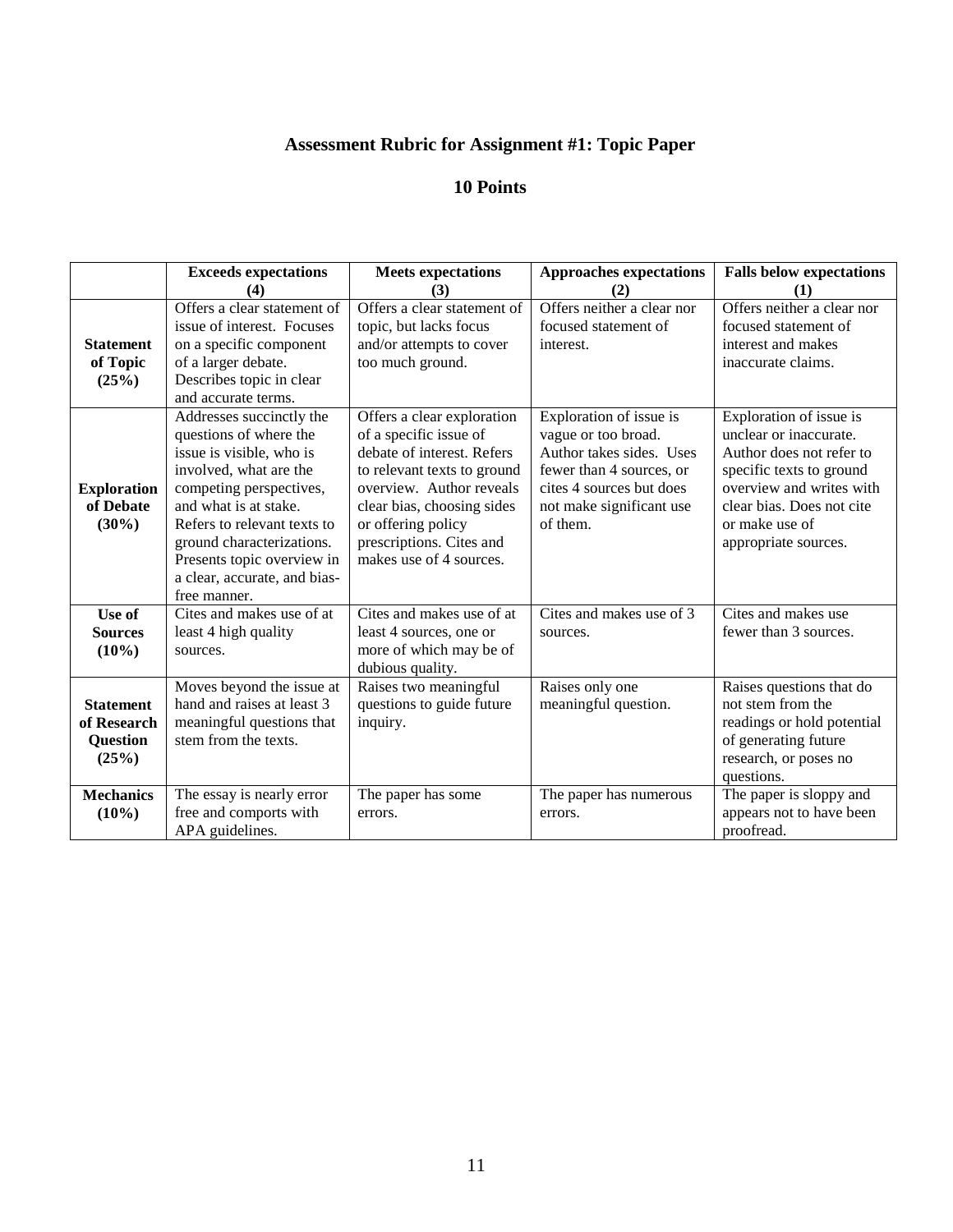#### **Assignment #2: Annotated Bibliography**

#### **10 Points**

#### **Rationale**

This annotated bibliography provides you with the opportunity to sift through existing literature on the issue that you have selected and to begin organizing your response to the questions you proposed in your topic paper.

- 1. Restate or refine succinctly the issue that you will research.
- 2. Restate or refine the questions that will guide your research.
- 3. Review a number of sources and then select 10 to annotate that you believe will prove most useful to you in answering the research questions posed.
- 4. Prepare an annotated bibliography that includes for each source a summary of:
	- a. The purpose and or thesis of the piece
	- b. The theory and method that guides the piece
	- c. The results and or conclusions
	- d. Limitations
	- e. Your assessment of the credibility and of the utility for your purposes of the work.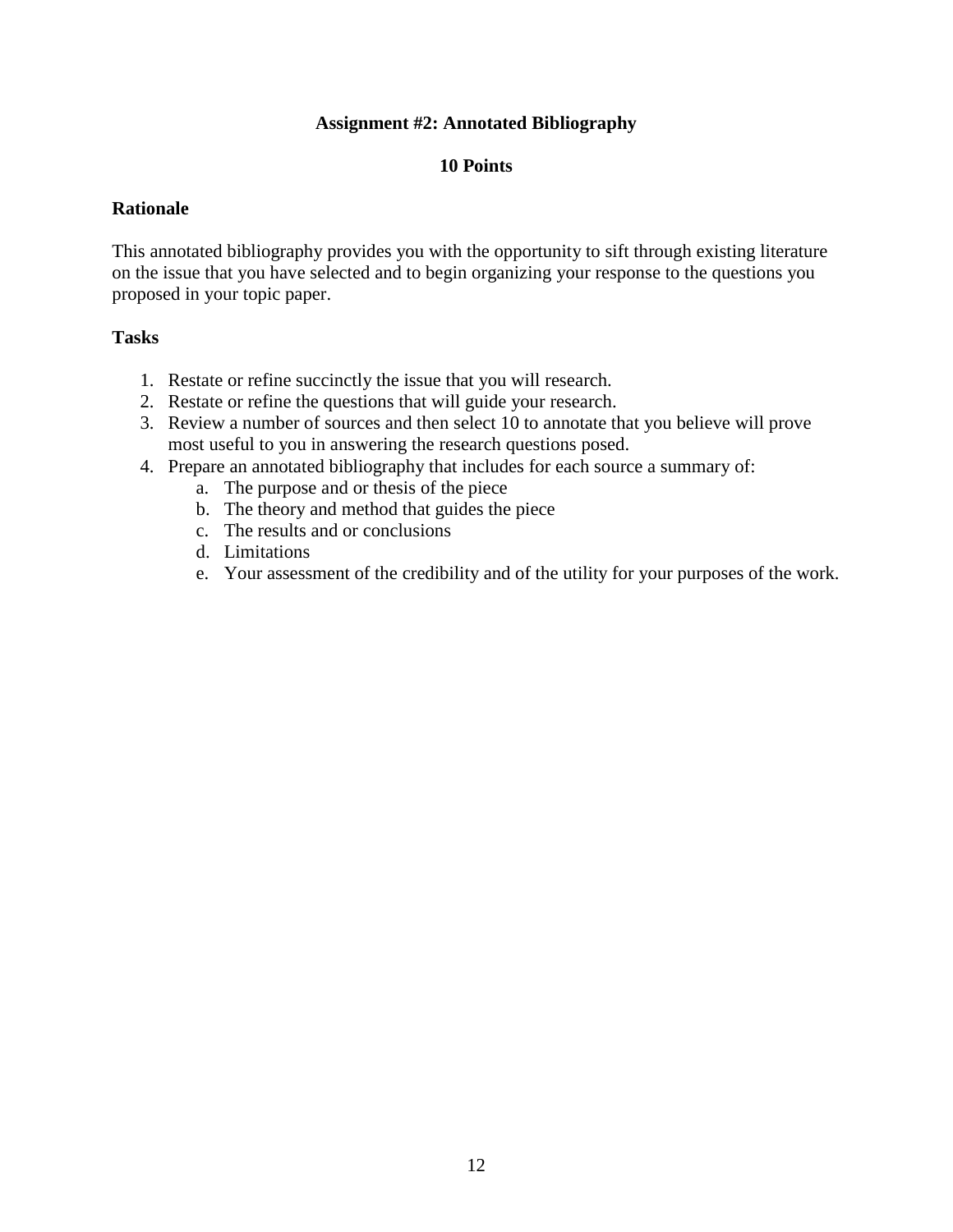# **Assessment Rubric for Assignment #2: Annotated Bibliography**

|                    | <b>Exceeds expectations</b> | <b>Meets expectations</b>  | <b>Approaches expectations</b> | <b>Falls below expectations</b> |
|--------------------|-----------------------------|----------------------------|--------------------------------|---------------------------------|
|                    | (4)                         | (3)                        | (2)                            | (1)                             |
| <b>Statement</b>   | Presents a succinct         | Presents a statement of    | Presents a statement that      | Presents a statement that       |
| of Issue           | statement of the issue that | the issue that is either   | is largely unclear.            | is extremely difficult to       |
| $(10\%)$           | will be researched          | partially missing or       |                                | understand or is missing        |
|                    |                             | partially unfocused.       |                                | entirely.                       |
| <b>Statement</b>   | Offers at least 3           | Offers at least 2          | Offers 1 meaningful            | Offers no meaningful            |
| of questions       | meaningful questions        | meaningful questions       | question clearly arising       | questions clearly arising       |
| $(10\%)$           | clearly arising from the    | clearly arising from the   | from the issue that            | from the issue that             |
|                    | issue that provide clear    | issue that provide clear   | provides clear promise of      | provide clear promise of        |
|                    | promise of guiding the      | promise of guiding the     | guiding the research.          | guiding the research.           |
|                    | research.                   | research.                  |                                |                                 |
| <b>Quantity of</b> | Annotates 10 sources        | Annotates 9 sources        | Annotates 8 sources            | Annotates fewer than 8          |
| <b>Sources</b>     |                             |                            |                                | sources                         |
| $(10\%)$           |                             |                            |                                |                                 |
| <b>Relevance</b>   | All of the sources clearly  | All but one or two of the  | At least half of the           | Fewer than half of the          |
| of Sources         | relate to the statement of  | sources clearly relate to  | sources clearly relate to      | sources clearly relate to       |
| $(10\%)$           | the issue and to the        | the statement of the issue | the statement of the issue     | the statement of the issue      |
|                    | research questions.         | and to the research        | and to the research            | and to the research             |
|                    |                             | questions.                 | questions.                     | questions.                      |
| <b>Quality of</b>  | All of the sources          | All but one or two of the  | At least half of the           | Fewer than half of the          |
| the Sources        | represent scholarly and     | sources represent          | sources represent              | sources represent               |
| (15%)              | high quality contributions  | scholarly and high quality | scholarly and high quality     | scholarly and high quality      |
|                    | helpful to answering the    | contributions helpful to   | contributions helpful to       | contributions helpful to        |
|                    | research questions.         | answering the research     | answering the research         | answering the research          |
|                    |                             | questions.                 | questions.                     | questions.                      |
| <b>Quality of</b>  | All of the annotations      | All but one or two of the  | At least half of the           | Fewer than half of the          |
| annotation         | provide the elements        | annotations provide the    | annotations provide the        | annotations provide the         |
| (35%)              | specified in the task.      | elements specified in the  | elements specified in the      | elements specified in the       |
|                    |                             | task.                      | task.                          | task.                           |
| <b>References</b>  | All of the references are   | All but one or two of the  | At least half of the           | Fewer than half of the          |
| (5%)               | complete and presented in   | references are complete    | references are complete        | references are complete         |
|                    | APA format.                 | and presented in APA       | and presented in APA           | and presented in APA            |
|                    |                             | format.                    | format.                        | format.                         |
| <b>Mechanics</b>   | The paper is nearly error-  | Occasional grammatical     | The paper contains errors      | The paper contains              |
| (5%)               | free.                       | errors and questionable    | in grammar and                 | frequent errors in spelling,    |
|                    |                             | word choice are present.   | punctuation and spelling.      | grammar, and                    |
|                    |                             |                            |                                | punctuation.                    |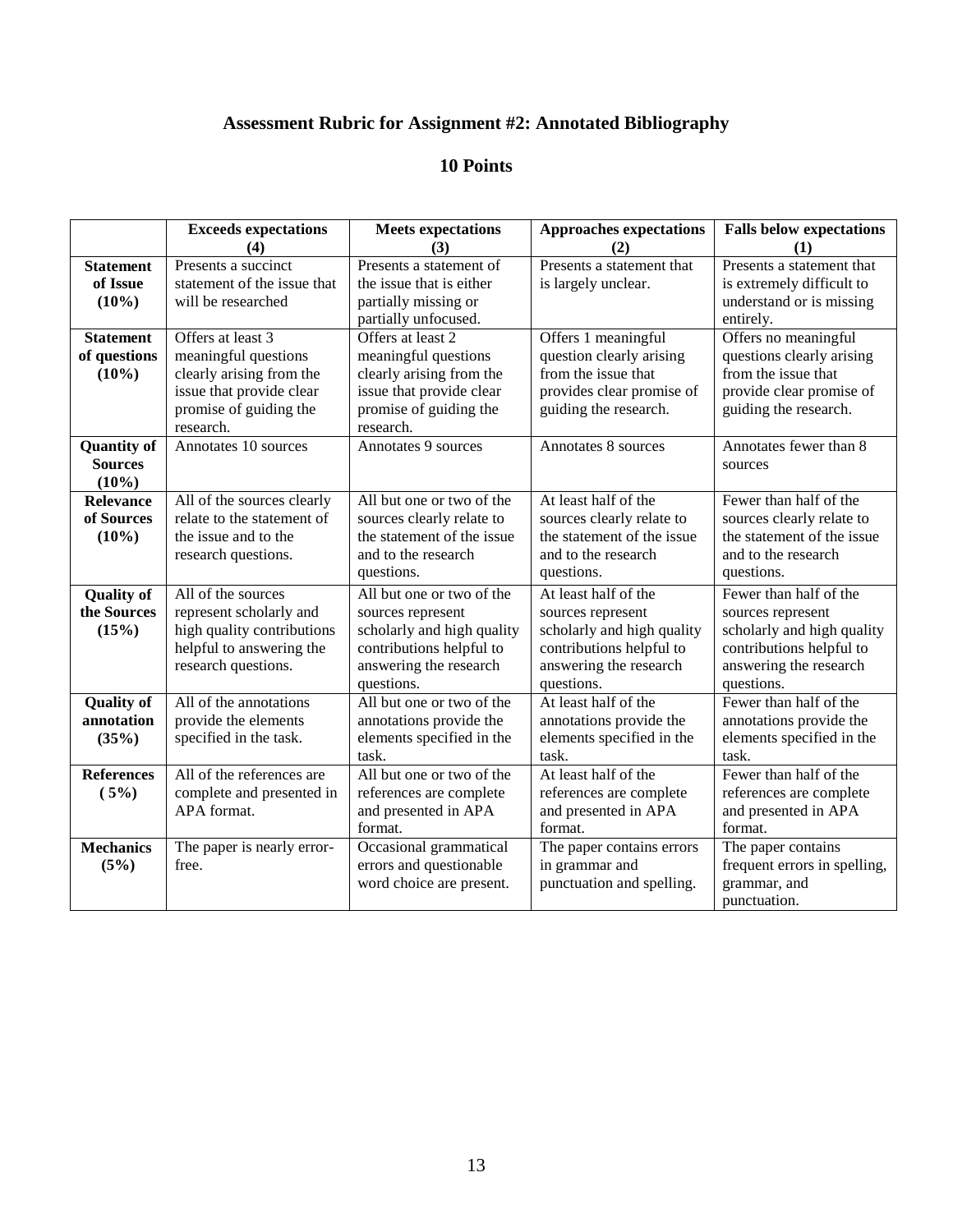#### **Assignment #3: Literature Review**

#### **25 Points**

#### **Rationale**

Much of successful academic writing is based, in part, on the careful reading of secondary source literature. Rather than summarizing the key points and arguments of a variety of authors, the goal of this exercise is to synthesize a body of scholarship.

- 1. In 6-7 pages, address the following questions in a well-crafted, compelling essay.
	- a. How has thinking on your chosen topic developed over time?
	- b. How do you account for these shifts?
	- c. In what ways do disciplinary conventions shape authors' analyses?
	- d. What are the main points of agreement and disagreement?
	- e. Where do you see authors engaging one another in scholarly discourse?
	- f. How do the accounts provided by historians relate to or cast light on scholarship focused on the present?
- 2. Drawing upon this body of literature, pose at least three questions that will motivate your future inquiry. Examine these questions, explicating how they grow out of the examined literature and exploring their larger significance. What will these questions help you figure out that we do not already know?
- 3. You must discuss and cite at least 10 approved sources, at least four of which are historical.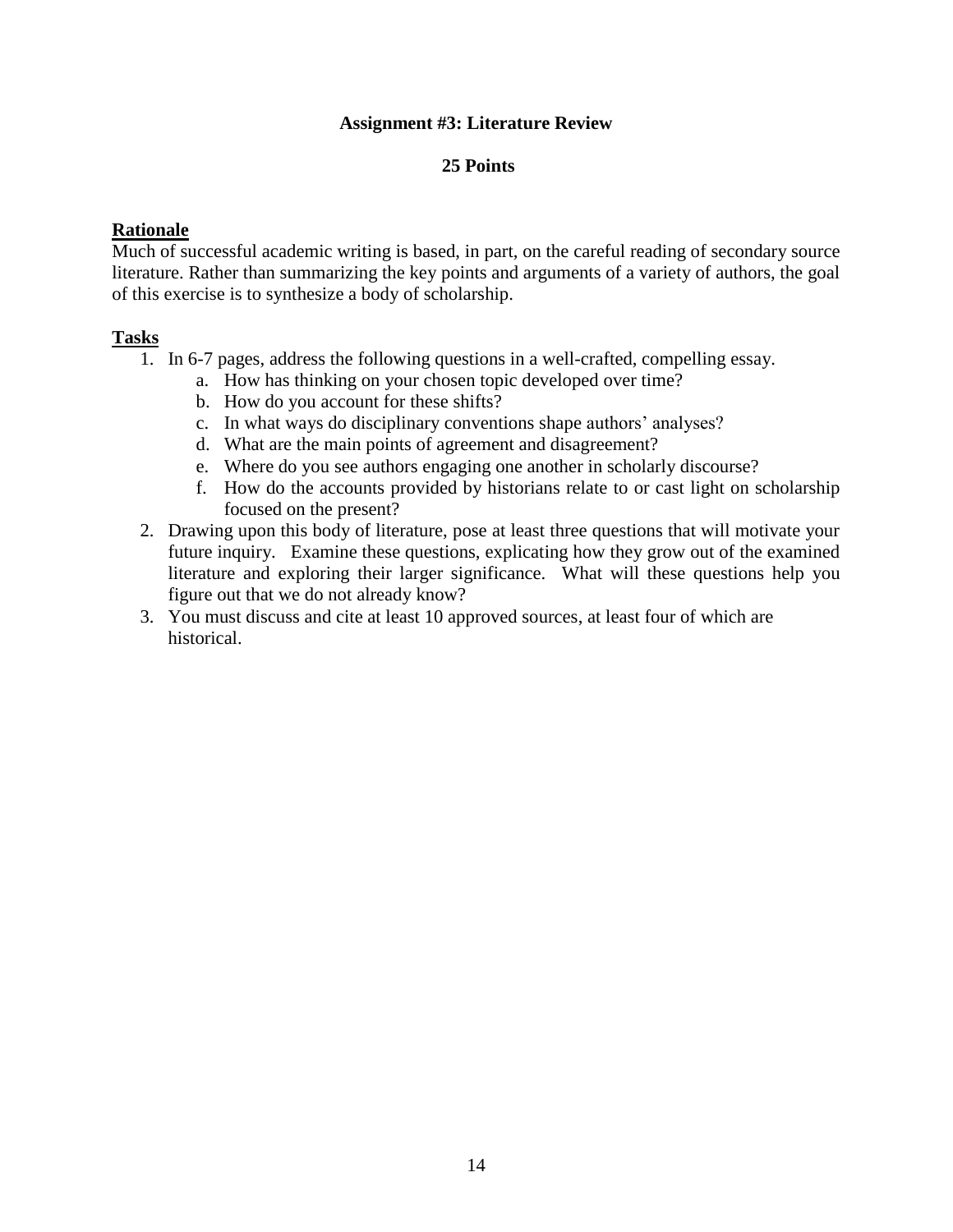# **Assessment Rubric for Assignment #3: Literature Review**

|                                                                                    | <b>Exceeds expectations</b>                                                                                                                                                                                                                                                                                                                                                                                                                                                                                                                                                                                                                                                                     | <b>Meets expectations</b>                                                                                                                                                                                                                                                                                                                                                                                                                                         | <b>Approaches expectations</b>                                                                                                                                                                                                                                                                        | <b>Falls below expectations</b>                                                                                                                                                                                                                                                                                                          |
|------------------------------------------------------------------------------------|-------------------------------------------------------------------------------------------------------------------------------------------------------------------------------------------------------------------------------------------------------------------------------------------------------------------------------------------------------------------------------------------------------------------------------------------------------------------------------------------------------------------------------------------------------------------------------------------------------------------------------------------------------------------------------------------------|-------------------------------------------------------------------------------------------------------------------------------------------------------------------------------------------------------------------------------------------------------------------------------------------------------------------------------------------------------------------------------------------------------------------------------------------------------------------|-------------------------------------------------------------------------------------------------------------------------------------------------------------------------------------------------------------------------------------------------------------------------------------------------------|------------------------------------------------------------------------------------------------------------------------------------------------------------------------------------------------------------------------------------------------------------------------------------------------------------------------------------------|
|                                                                                    | (4)                                                                                                                                                                                                                                                                                                                                                                                                                                                                                                                                                                                                                                                                                             | (3)                                                                                                                                                                                                                                                                                                                                                                                                                                                               | (2)                                                                                                                                                                                                                                                                                                   | (1)                                                                                                                                                                                                                                                                                                                                      |
| <b>Presentation</b><br>of Literature<br>and Idea<br><b>Development</b><br>$(60\%)$ | Examines and properly<br>cites 10 sources, at least<br>4 of which are historical.<br>Creates conversations<br>across texts, thinking<br>about the works as a<br>cohesive body of<br>literature. Rather than<br>summarizing each work<br>one by one, the author<br>finds meaningful ways<br>to synthesize the<br>readings. Incorporates<br>specific evidence from<br>texts and offers an<br>analysis. Considers the<br>role of disciplinary<br>conventions and links<br>these observations to<br>essay's larger idea.<br>Through an exploration<br>of this body of literature,<br>the author generates a<br>cohesive, logical, and<br>compelling idea that is<br>woven throughout the<br>review. | Examines and properly<br>cites 10 sources, at least<br>four of which are<br>historical. The author<br>attempts to generate a<br>larger, original idea but<br>this idea is not<br>substantiated all the<br>way throughout the<br>essay or is separate<br>from a discussion of the<br>texts. Considers<br>disciplinary<br>conventions, but does<br>not link these<br>observations to a larger<br>idea. Uses some quotes,<br>but may not offer<br>thorough analysis. | Examines 10 sources, at<br>least 4 of which are<br>historical. Rather than<br>generating a larger idea and<br>moving beyond the texts,<br>the author summarizes each<br>work. Does not consider<br>the role of disciplinary<br>conventions. Provides<br>some evidence, but offers<br>little analysis. | Examines fewer than 10<br>sources. Citations may be<br>incorrect. Author offers<br>only summaries.<br>Presentation of authors'<br>views may be inaccurate<br>or incorrect. Does not<br>consider the role of<br>disciplinary conventions.<br>Does not provide<br>significant evidence to<br>support claims. Does not<br>provide analysis. |
| <b>Future</b><br><b>Research</b><br><b>Questions</b><br>$(30\%)$                   | Clearly states and<br>explicates three specific<br>questions to motivate<br>further research. The<br>questions are a clear<br>outgrowth of the<br>literature discussed.                                                                                                                                                                                                                                                                                                                                                                                                                                                                                                                         | States three questions.<br>Questions are too broad<br>and/or are not fully<br>explicated. Questions<br>flow from previous<br>discussion of literature.                                                                                                                                                                                                                                                                                                            | Offers three vague<br>questions. Neither clearly<br>nor fully explicates<br>significance or implications<br>of questions. Questions<br>only partially flow from<br>discussion of scholarship.                                                                                                         | Offers fewer than three<br>questions. Questions are<br>vague and may not be<br>explicated. Questions do<br>not flow from discussion<br>of scholarship.                                                                                                                                                                                   |
| <b>Mechanics</b><br>$(10\%)$                                                       | The essay is nearly error<br>free.                                                                                                                                                                                                                                                                                                                                                                                                                                                                                                                                                                                                                                                              | The paper has some<br>errors.                                                                                                                                                                                                                                                                                                                                                                                                                                     | The paper has numerous<br>errors.                                                                                                                                                                                                                                                                     | The paper is sloppy and<br>appears not to have been<br>proofread.                                                                                                                                                                                                                                                                        |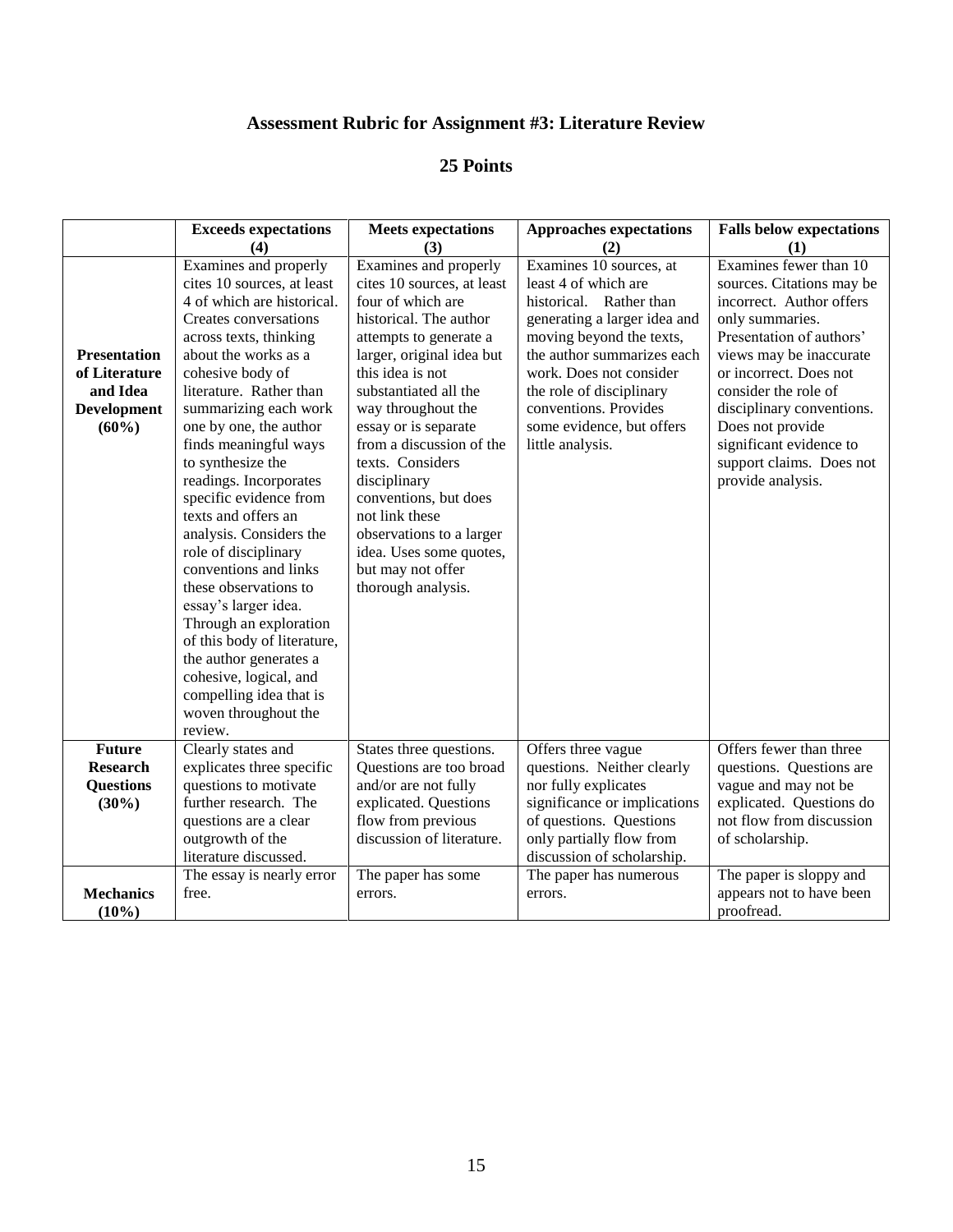#### **Assignment#4: Research Essay**

### **Required Performance**

#### **35 Points**

#### **Rationale**

Educational issues assume center stage in the political arena, animating the Left and the Right. Questions surrounding accountability, teacher quality, measurement, standards and many others shape today's educational policy discourse. These are not new issues. Instead, educators and others have been asking and answering similar questions in various ways for over a century. In this culminating assignment, students will historicize a current educational debate. The goal of this essay is to use the past to intervene in a current debate.

- 1. Write a 12-15 page essay that historicizes a current educational debate, paying close attention to the ways in which social and political forces have shaped this issue.
- 2. Begin by offering a clear and succinct picture of a current educational issue.
	- a. Where does this debate unfold?
	- b. Who is involved?
	- c. What is at stake?
- 3. Consider how and in what ways an historical inquiry might provide a new way of thinking about this debate and its underlying issues.
- 4. Explore the history of this issue calling attention to key points of continuity and change over time.
	- a. You must use scholarly evidence in the form of quotations to support your points.
	- b. Rather than offering a summary of past events a textbook account, for instance – your task is to offer an analysis of these events.
		- i. Why did they unfold as they did?
		- ii. How do you account for this?
		- iii. What is the larger significance of this past educational debate?
- 5. Consider the ways in which the historical moments examined cast fresh light on the current debate.
	- a. How has this debate changed shape over time?
	- b. How do you account for this historical persistence?
	- c. In what ways does this historical knowledge recast the debate or illuminate enduring underlying tensions?
	- d. What did you learn about the social and political functions of schooling from this inquiry?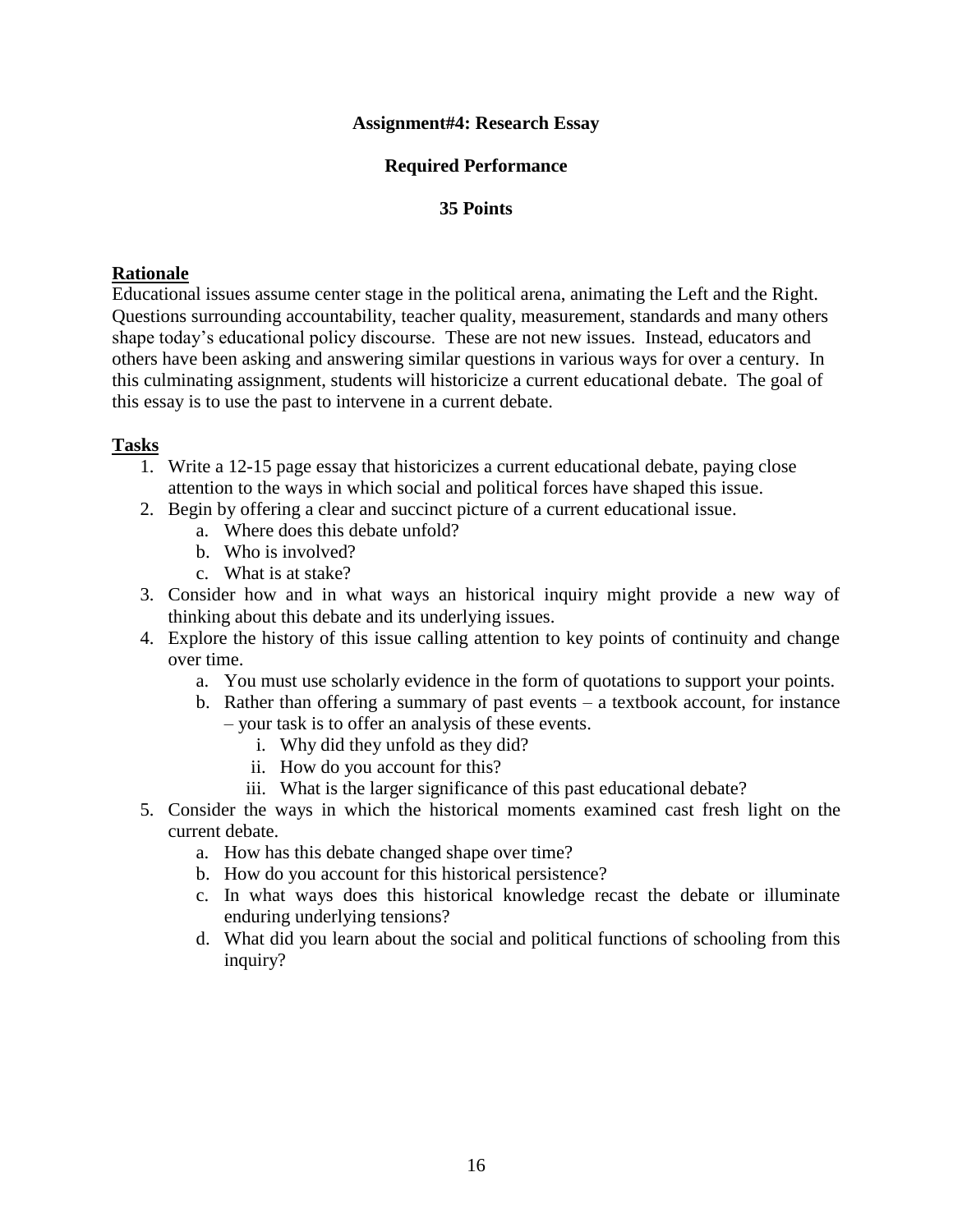# **Assessment Rubric for Assignment #4: Research Essay**

|                                                                                                       | <b>Exceeds expectations</b><br>(4)                                                                                                                                                                                                                                                                                                                                                          | <b>Meets</b> expectations<br>(3)                                                                                                                                                                                                                                                                                                                   | <b>Approaches expectations</b><br>(2)                                                                                                                                                                                                                      | <b>Falls below expectations</b><br>(1)                                                                                                                                                                                                |
|-------------------------------------------------------------------------------------------------------|---------------------------------------------------------------------------------------------------------------------------------------------------------------------------------------------------------------------------------------------------------------------------------------------------------------------------------------------------------------------------------------------|----------------------------------------------------------------------------------------------------------------------------------------------------------------------------------------------------------------------------------------------------------------------------------------------------------------------------------------------------|------------------------------------------------------------------------------------------------------------------------------------------------------------------------------------------------------------------------------------------------------------|---------------------------------------------------------------------------------------------------------------------------------------------------------------------------------------------------------------------------------------|
| <b>Argument</b><br>and Idea<br><b>Development</b><br>$(30\%)$                                         | Presents a clear and<br>specific educational issue<br>to explore. Makes a<br>compelling case for<br>examining historical<br>precedents. Generates a<br>clear and compelling idea<br>throughout the essay. The<br>narrative moves from one<br>point to the next logically.                                                                                                                   | Presents a clear and<br>specific educational<br>issue to explore.<br>Examines historical<br>precedents, but does not<br>make a clear case for<br>doing so. The narrative<br>follows a logical<br>sequence but it may<br>weaken in certain<br>sections. Crafts a general<br>idea, but does not<br>develop it fully.                                 | Presents an overarching<br>topic to explore, but the<br>issue is vague or too large.<br>Does not examine<br>historical precedents.<br>Lacks a clear logic. Offers<br>claims but fails to generate<br>an overarching idea.                                  | Topic is vague or unclear.<br>Offers summaries of events<br>and texts but does not<br>provide an analysis or craft<br>an original idea. Lacks a<br>discernable logic.                                                                 |
| <b>Historical</b><br><b>Inquiry</b><br>(30%)                                                          | Accurately examines<br>specific historical eras<br>and developments through<br>the use of evidence.<br>Offers a careful analysis<br>of evidence, moving<br>beyond a summary. Uses<br>at least 10 sources. Uses<br>quotes from other<br>scholarship to develop<br>and shade the essay's<br>ideas.                                                                                            | Examines historical eras<br>and developments. Uses<br>at least 10 sources.<br>Provides evidence, but<br>does not fully analyze all<br>pieces introduced.<br>Larger idea of the essay<br>is only tangentially<br>related to evidence<br>introduced.                                                                                                 | Offers a partial or<br>incomplete exploration of<br>historical eras and<br>developments. Uses some<br>evidence, but leaves it<br>largely unexamined. Does<br>not use and/or incorrectly<br>cites 10 sources. Relies on<br>summary rather than<br>analysis. | Examination of history is<br>partial or inaccurate. Does<br>not use evidence to<br>substantiate claims. Does<br>not use 10 sources. Unclear<br>how history relates to<br>essay's larger idea.                                         |
| <b>Conclusions:</b><br><b>The</b><br><b>Intersection</b><br>of History &<br><b>Policy</b><br>$(30\%)$ | Considers the ways in<br>which history and<br>historical developments<br>inform policy surrounding<br>a particular educational<br>issue. Examines moments<br>of continuity and change.<br>Uses the history presented<br>to offer fresh insights<br>surrounding a current<br>educational issue.<br>Examines the significance<br>of the essay's idea in<br>compelling and<br>meaningful ways. | Considers the<br>connections between the<br>past and present but does<br>not consider implications<br>of such connections.<br>Attempts to use history<br>to cast fresh light on<br>policy, but claims need<br>to be developed more<br>fully to be compelling or<br>clear. Needs to link these<br>observations to larger<br>idea with greater care. | Considers connections<br>between past and present<br>but does not consider<br>larger implications. Does<br>not use history to make<br>fresh observations about<br>current issue. Connections<br>to larger idea are vague.                                  | Does not consider the<br>connections between the<br>past and present. Does not<br>use historical inquiry to<br>make fresh observations<br>about current issue. Does<br>not generate a larger idea<br>and examine its<br>significance. |
| <b>Mechanics</b><br>(10%)                                                                             | The essay is nearly error<br>free.                                                                                                                                                                                                                                                                                                                                                          | The paper has some<br>errors.                                                                                                                                                                                                                                                                                                                      | The paper has numerous<br>errors.                                                                                                                                                                                                                          | The paper is sloppy and<br>appears not to have been<br>proofread.                                                                                                                                                                     |